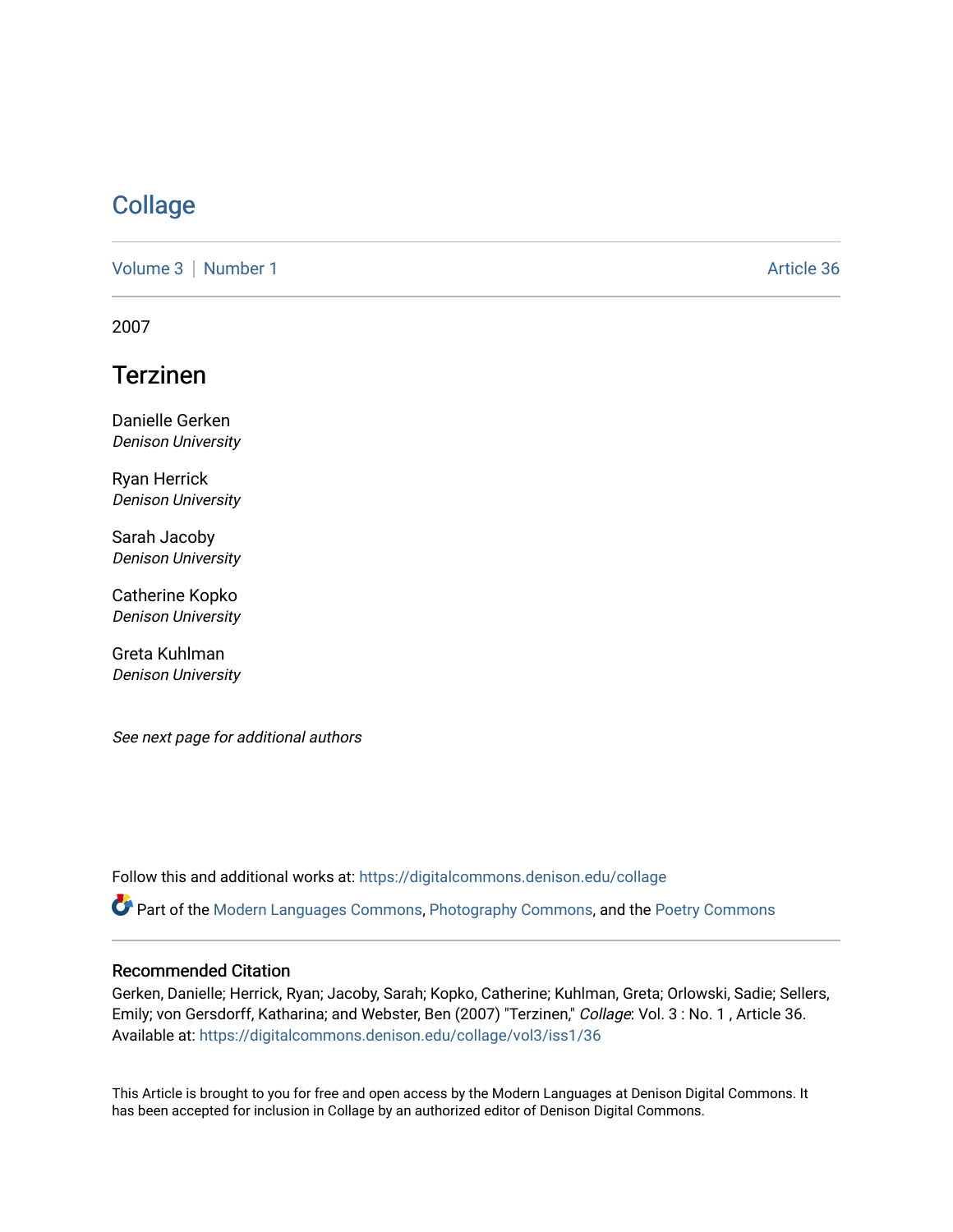## Terzinen

### Authors

Danielle Gerken, Ryan Herrick, Sarah Jacoby, Catherine Kopko, Greta Kuhlman, Sadie Orlowski, Emily Sellers, Katharina von Gersdorff, and Ben Webster